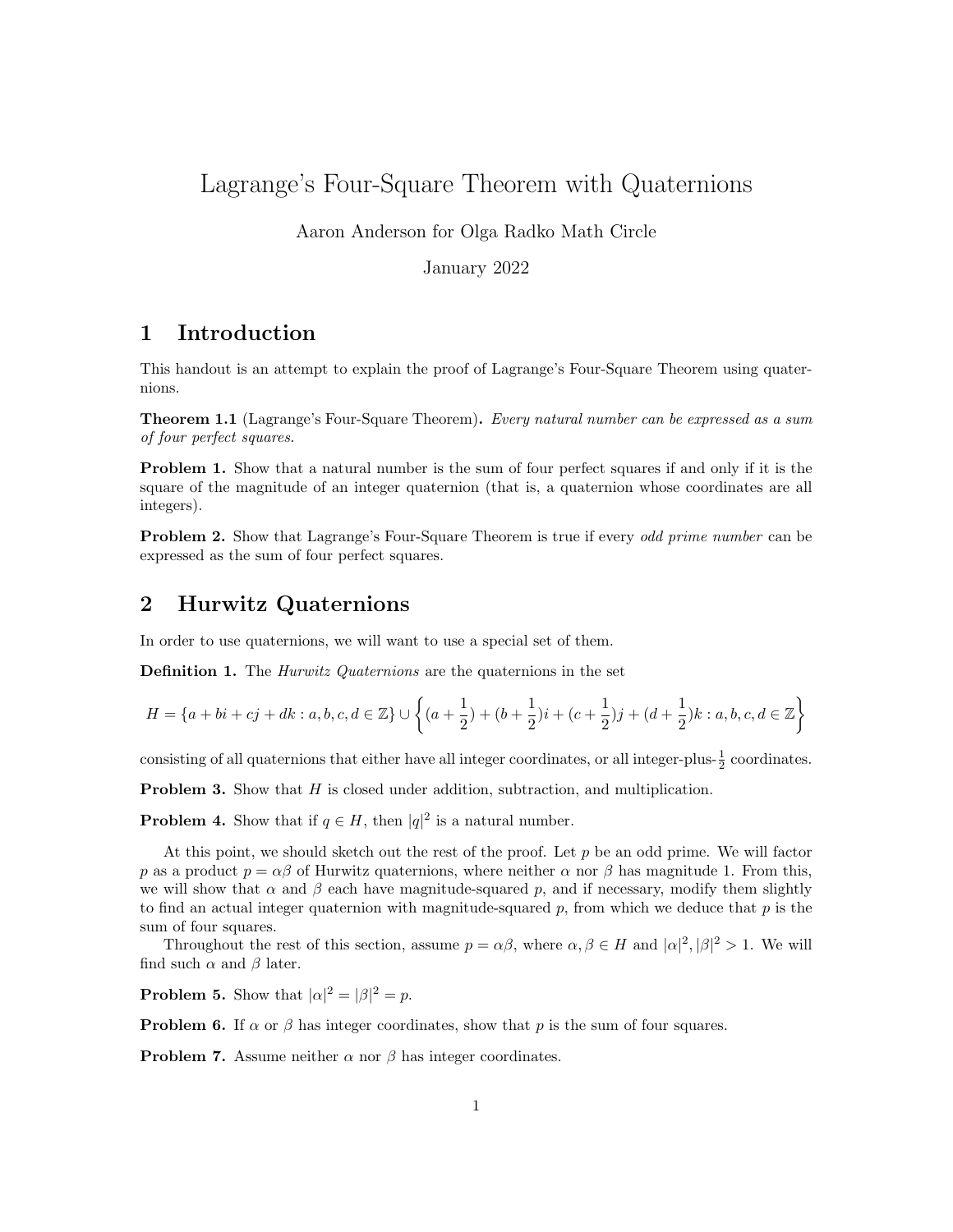- Show that there is a Hurwitz quaternion  $\omega = \frac{1}{2}(\pm 1 \pm i \pm j \pm k)$  such that  $\gamma = \alpha + \omega$  has even integer coordinates.
- Show that  $|\bar{\omega}\gamma 1|^2 = |\alpha|^2 = p$ .
- Show that  $\bar{\omega}\gamma 1$  has integer coordinates, and that p is the sum of four squares.

## 3 Euclidean Algorithm for Hurwitz Quaternions

In this section, we will develop a version of the Euclidean algorithm for Hurwitz quaternions, which we will use later to factor  $p$ . First we will show a sort of division by remainder property for Hurwitz quaternions. Compare this to the integer property where for any integers  $a, b$  with  $a \neq 0$ , there is an integer c (the remainder) with  $0 \le b - ac \le |a|$ . As we are generalizing properties of the integers to noncommutative quaternions, we will have to be extra-careful to avoid using commutativity.

**Problem 8.** Show that if q is a quaternion with rational coordinates, then there is a Hurwitz quaternion h with  $|q - h| < 1$ . (This is analogous to approximating rational numbers with integers by rounding.)

**Problem 9.** Show that for any Hurwitz quaternions  $a, b$  with  $a \neq 0$ , there is another Hurwitz quaternion c such that  $|b - ac| < |a|$ .

Now that we have this division-with-remainder property, we can use it to build a version of the Euclidean algorithm and find a sort of gcd:

**Problem 10.** Let  $a_0, a_1$  be Hurwitz quaternions with  $|a_0| \geq |a_1|$  and  $a_0 \neq 0$ .

Consider the algorithm given by repeating the following step: Given  $a_n, a_{n+1}$ , if we still have  $|a_n| \ge |a_{n+1}|$  and  $a_n, a_{n+1} \ne 0$ , then let c be such that  $|a_n - a_{n+1}| < |a_{n+1}|$ . Let  $a_{n+2} = a_n - a_{n+1}$ c. Show that this algorithm eventually terminates with  $a_{n+1} = 0$  for some n. Call  $a_n$ , the last nonzero term,  $\gcd(a_0, a_1)$ .

**Problem 11.** Let a, b be Hurwitz quaternions with  $|a| \ge |b|$  and  $a \ne 0$ .

Show that  $gcd(a, b)$  is a Hurwitz quaternion with minimal norm such that there exist Hurwitz quaternions c, d such that  $a = \text{gcd}(a, b)c$  and  $b = \text{gcd}(a, b)d$ .

**Problem 12.** Let a, b be Hurwitz quaternions with  $|a| \geq |b|$  and  $a \neq 0$ . Show that there exist Hurwitz quaternions c, d such that  $gcd(a, b) = ac + bd$ .

### 4 Putting It All Together

In order to factor  $p$ , we will first factor an integer multiple of  $p$  into two Hurwitz quaternions that aren't purely real.

**Problem 13.** Show combinatorially that there exist numbers  $l, m \in \{0, 1, \ldots, p-1\}$  such that  $1 + l^2 + m^2 \equiv 0 \pmod{p}.$ 

**Problem 14.** Find l, m so that there is an integer k with  $pk = (1 + li + mj)(1 - li - mj)$ .

Now we want to use this factorization to split  $p$ . If we had natural numbers such that  $a$  divides bc, we could split a into a factor that divides b and a factor that divides c - specifically,  $a =$  $gcd(a, b) \left( \frac{a}{gcd(a, b)} \right)$ . We attempt to replicate that logic with our gcld function.

**Problem 15.** Find a Hurwitz quaternion  $\alpha$  such that: